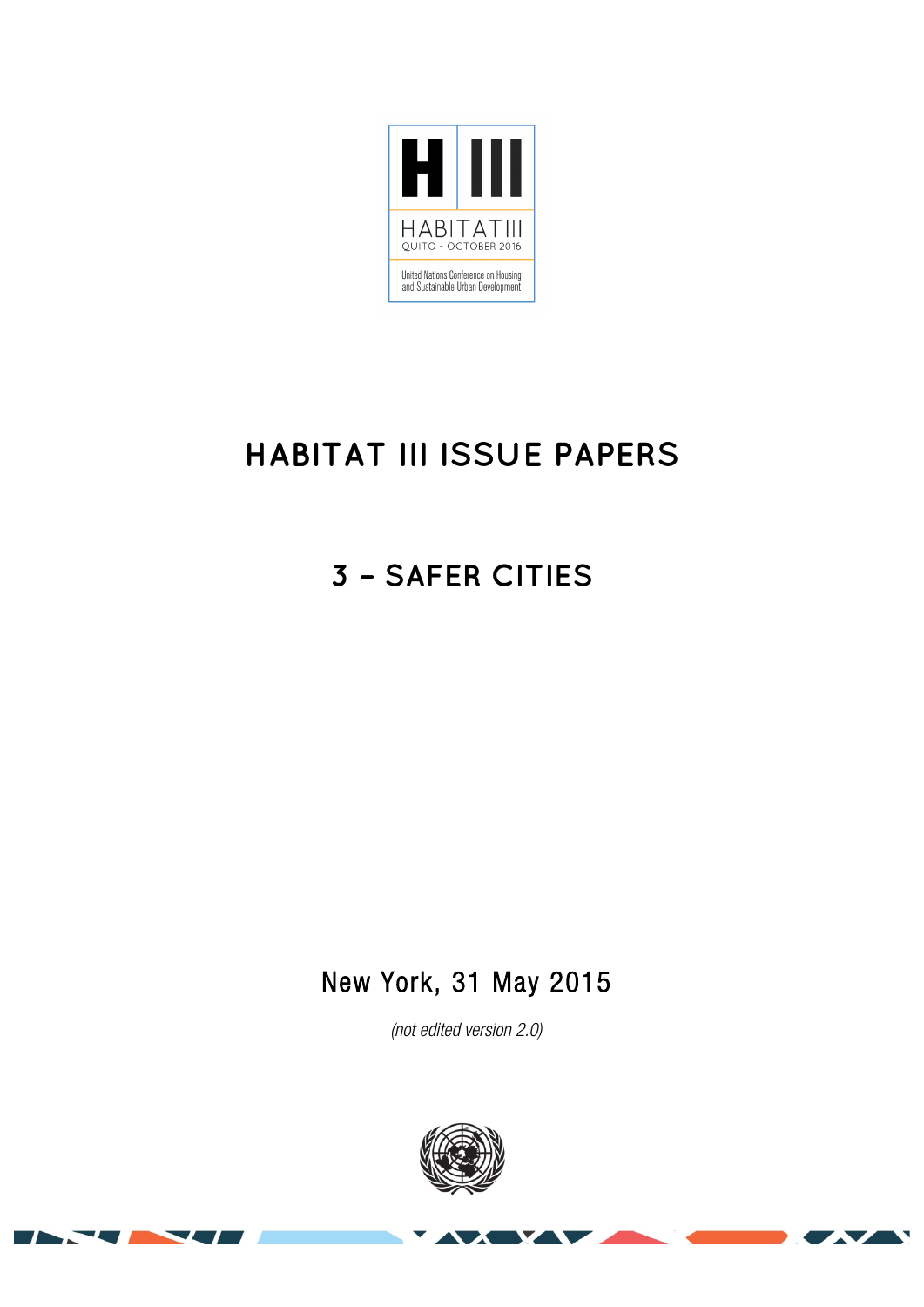

## ISSUE PAPER ON SAFER CITIES

## KEY WORDS

inclusiveness, community and urban safety, planned urbanization, crime prevention, city leadership and accountability, governance, social integration, social cohesion.

## MAIN CONCEPTS

#### City Leadership

Within the framework of national strategies and policies, all levels of government should play a leadership role in developing effective and humane crime prevention and community safety strategies and in creating and maintaining institutional frameworks for their implementation and review. This implies both 'government leadership' from national and local governmental levels (ministries, regional authorities, municipal authorities) but also the role of major urban stakeholders, and in particular business and community groups, in leading progressive urban safety efforts where governmental authorities are lagging behind or limited in scope and resources. Approaching Urban Safety by 'city' leadership means thinking through the governance structures of the city as catalysts for collective and collaborative action centred on the responsibilities of government, but also the possibilities and capacity of key business and community actors.

#### **Resilience**

Resilience concentrates on how individuals, communities and business not only cope in the face of multiple shocks and stresses, but also creates new opportunities for transformational development. Resilience at city level recognizes the urban area as a dynamic and complex system that must adapt to various challenges. Creating resilience of local communities to factors that may lead to engagement in crime and violence is key in order to reduce vulnerabilities, opportunities and rewards for offending.

#### Social capital

Social capital refers to social networks, to relationships of trust and to institutions; how individuals and/or communities enter and participate in social networks and how this participation results in obtaining opportunities for individual or collective action that contribute to community cohesion, to the strengthening of solidarity and social integration.

#### Crime Prevention

Prevention requires strategies and measures that seek to reduce the risk of crimes occurring, and their potential harmful effects on individuals and society, including fear of crime, by intervening to influence their multiple causes.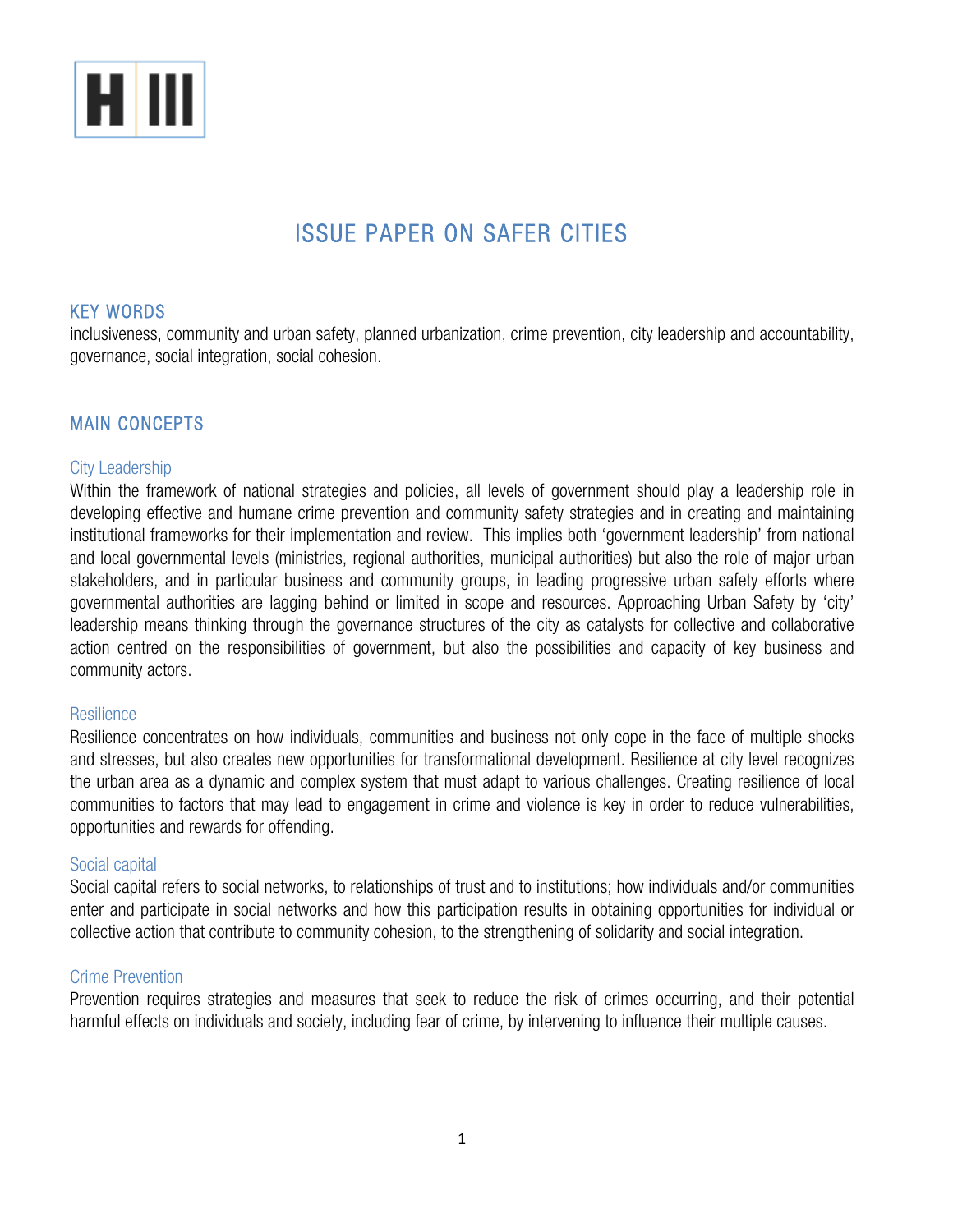

#### Urban Safety

In addition to addressing the prevention of crime and violence, urban safety also includes the enhancement of individual rights including the physical, social and psychological integrity of a person. As such, is urban safety is a complementary concept to crime prevention, as it starts from the observation that inadequate urban development and local governance and social and territorial exclusion patterns encourage crime and violence. In this perspective, urban safety adopts a citywide and participatory process to address the risk factors, and above all, protection factors of insecurity in cities, creating the conditions of more sustainable, inclusive, cohesive and just cities (Universidad Alberto Hurtado, 2008).

### Innovation

Technology is a crucial factor contributing to security and opens a platform for vulnerable groups to have a voice. Making use of advanced technologies, including social media, may help to improve local crime prevention and community safety strategies, policies and programmes.

## KEY FACTS AND FIGURES

- Empirical studies show that it is not the size of urban agglomerations that create criminal surroundings but rather the poor planning, design and management of urbanisation (Vanderschueren, 2004).
- The functionality, layout and organisation of urban spaces influence people's level of security. The principles governing layout, functionality, management (and governance) of urban spaces that determine the quality of urban development are close to those that contribute to the safety of such spaces, as well as to their users' feelings of safety (Politecnico di Milano, 2006).
- Access, use and availability of public space including safe public transport for all is key for ensuring social inclusion and building safer cities. There are several innovative municipal crime prevention and urban safety practices, particularly in Latin America that have used 'appropriation of public space' as an asset to pacify gangs and in exchange regulate the proliferation of small arms and reduce the vulnerability of neighbourhoods to crime and violence.
- The urban nature of homicide for example is particularly noticeable in Central America, the Caribbean and much of Africa. For example, settlements of more than 50,000 inhabitants record a disproportionate number of homicides in countries in Central America. (UNODC, 2014). Studies have shown that a large percentage of urban dwellers in developing and transitional countries have been victims of crime over a five year period, with victimisation rates reaching 70% in parts of Latin America and the Caribbean and Africa (UN-Habitat, 2007).
- There is evidence from all regions of the world that most of those who become involved in crime, whether organized, gang-related or street crime, are young and male. Some 70% of homicide victims globally are male, mostly young men in the 15-25 year age-group, as are their perpetrators.<sup>1</sup>
- Findings from UN Women's Safe Cities Global Initiative indicate that sexual harassment and other forms of sexual violence in public spaces are an everyday occurrence for women and girls around the world—in urban and rural areas, in developed and developing countries.

 <sup>1</sup> UNODC (2011) *Global Study on Homicide*, p.11.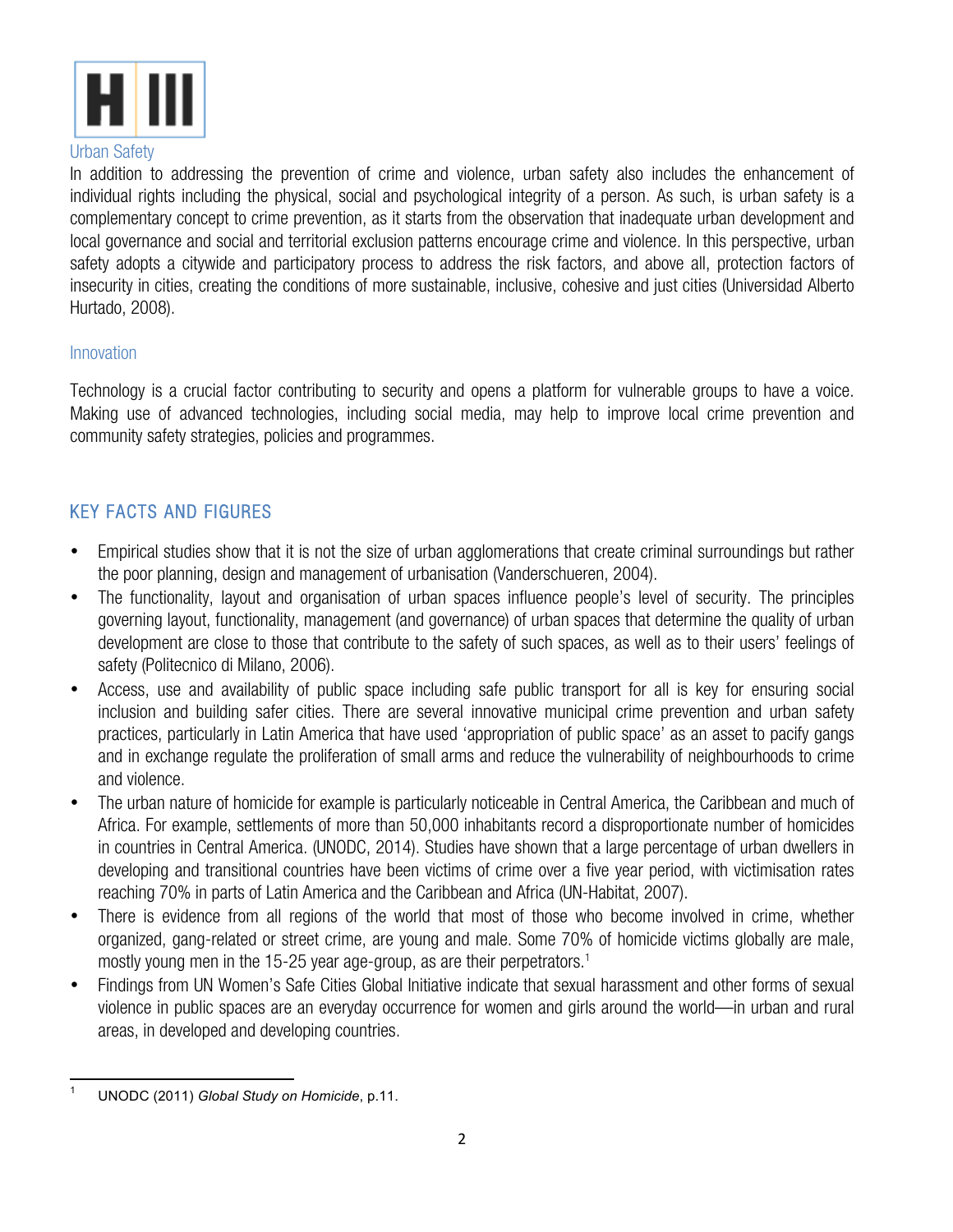

- Violent killings around the world involve the use of firearms. Guns are implicated in nearly 200,000 human deaths per year. A majority of this armed violence takes place in urban setting; more than two-thirds of reported victims of armed violence live in countries not in armed conflict.<sup>2</sup>
- Research points to inequalities (UN-Habitat, 2015), lack of institutional and social control and social exclusion (not poverty<sup>3</sup>) as underlying causes of crime and violence in urban areas
- States around the world have recognized the importance of cooperation and partnerships with community organizations, non-governmental organizations, the business sector and private citizens to enhance safety and security, including at the local level. .<sup>4</sup> Equally states have initiated participatory urban planning processes targeting citizens participation in improving the safety of citywide public open spaces and streets,
- Coordination of local and national government action is essential for effective crime prevention and community safety, including addressing the interlinkages between transnational organized crime, and local crime, violence and insecurity.
- Disaggregated data on crime and violence at the sub-national level can help to define priorities for interventions and identify targets for programmes and assistance where they are likely to be most effective. Indeed, successful examples of coordinated crime and violence prevention at the local level often come from experiences of local government-led policies.5

## ISSUE SUMMARY

 

## Knowledge

• There is an increased global recognition, including within the context of the Post-2015 Development Agenda process, that inclusive, safe and resilient cities and societies are a cornerstone for, and primary outcome of, sustainable development. <sup>6</sup> The majority of the world's poorest people live in cities affected by high crime and violence and largely in the context of tenure insecurity, weak social support networks and areas prone to manmade and natural disasters – over 1.5 billion people (IDRC, 2012).The Global Report on Human Settlements, which focused on 'Enhanced Urban Safety and Security', provided a first global overview of the state of urban safety and identified the need for a multi-dimensional approach to urban safety. Since then, several global flagship reports focusing on the urban dimension of crime and violence have been developed. Since 2011, Member States accredited to the governing bodies of UN-Habitat and UNODC have called for the preparations of UN Guidelines on Safer Cities to consider the prevention of crime, the building of urban safety and the fostering of social cohesion as priorities to be incorporated into sustainable urban planning, management and governance policies considering the existing Guidelines for Cooperation and Technical Assistance in the field of Urban Crime Prevention.

 $2$  Global Burden of Armed Violence, 2015, UNODA Occasional Paper 25, The Gun-Free Zone – a tool to prevent and reduce armed violence 2013.

 $3$  Crime Victim Surveys such as conducted in Nairobi (2001), Dar es Salaam (2000), and Johannesburg (1997) show that on the contrary, crime impacts most on the urban poor

 $4$  See for example, the 13<sup>th</sup> UN Congress on Crime Prevention and Criminal Justice, Draft Report on Agenda Item 6, 'National approaches to public participation in strengthening crime prevention and criminal justice' (A/CONF.222/L.2/Add.5) (see IDB 2012, ICPC 2001)

<sup>6</sup> This is for example reflected in the Outcome Document of the Open Working Group on Sustainable Development with proposed goals to –"Make cities" of the Customer Capital Controllers of the Outcomer December of the Outcom and human settlements inclusive, safe, resilient and sustainable" as well as a goal to "Promote peaceful and inclusive societies for sustainable development, provide access to justice for all and build effective, accountable and inclusive institutions at all levels.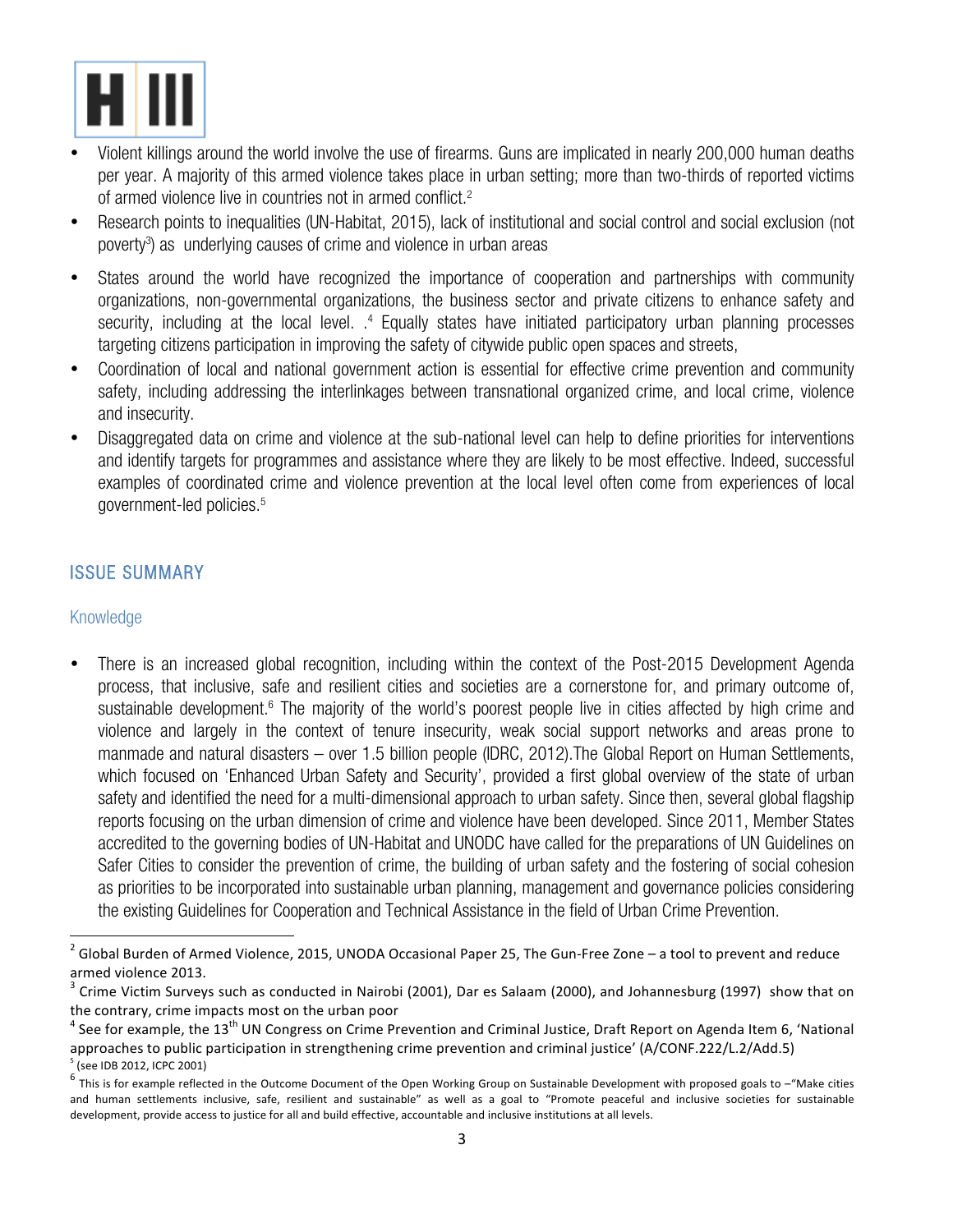

<u> 1989 - Johann Stein, fransk politik (d. 1989)</u>

- Where cities are well-planned, they are engines of economic growth and prosperity and offer access to services and contain numerous institutional frameworks that generate social capital and new urban identities that can enhance social integration and cohesion and help prevent urban crime and violence. However, for many cities in the developing world, poorly planned urbanization has contributed to rising income inequalities in cities. These inequalities are expressed through growing social discontent, mistrust in democratic institutions and rules, social unrest, conflict, crime and violence. In the city build, these inequalities are evident, materialized by urban segregation patterns that enlarge physical and symbolical distances between citizens which in some cases have led to progressive privatization of security, gated communities and ghettos. The horizontal and centrifugal expansion model of growth of our cities is a clear expression of social and economic exclusion patterns that need to be reverted by strong political policies to reorder social development around social cohesion, safety and sustainability.
- Well-planned citywide community-based integrated and comprehensive urban crime prevention and safety strategies, not only prevent crime and victimization, but also contribute to sustainable urban development. On the other side of the coin, urban sustainability can only be achieved and preserved through effective urban safety (Vanderschueren, 2004) Crime prevention and urban safety actions, including at the local level, have taken several approaches, including the promotion of well-being of people through social, economic, health and educational measures; changing conditions in neighborhoods that influence offending through urban planning and design; reducing opportunities, increasing risks of being apprehended; and preventing recidivism by assisting in the social reintegration of offenders. <sup>7</sup> Urban safety actions have encompassed two aspects: the value of neighborhoods as spaces and places of identity and belonging and the socialization of individuals, families, schools and communities; and the value of a holistic citywide approach to crime, violence and insecurity covering the whole territory under the jurisdiction of the local government. This systemic vision has allowed for cities to plan for social integration and to connect vulnerable areas with the areas of greatest opportunity and resources to achieve territorial cohesion within the city.
- While the relationship between socio-economic development and violence is complex, available evidence suggests that lethal violence is often rooted in contexts of inequality, social marginalization, weak rule of law and injustice. To break the vicious circle between violence and under-development, a better understanding of the dynamics at play is needed. Urban safety and crime prevention strategies, policies and programmes should thus be based on a broad and multidisciplinary foundation of knowledge about root causes of crime and victimization in a given area, and promising and proven practices to address them. Methods of collecting and using relevant crime and violence information at the local government level are evolving and many guides and tools to support the development of effective crime and violence prevention strategies for the production of social goods and for social change now exist (ICPC, 2014). Crime measurement has become less reliant on police records alone and is supported with population sample surveys of victimisation experiences (GCOCP, 2014) and local safety audits, which help to increase the involvement of the public in shaping local safety and crime prevention policies and actions. As well, the use of technology to promote collaborative planning and governance of safety may be considered to gather useful information for the development of comprehensive urban security plan.

 $^7$  The 2002 UN Guidelines on the Prevention of Crime emphasise the role of governments at all levels in facilitating sustainable planned comprehensive crime prevention policies, and outline four main approaches: crime prevention through social development; community, or locally-based crime prevention; situational crime prevention; and reintegration programmes. They establish eight basic principles - government leadership, social-economic development and inclusion, cooperation/partnerships, sustainability/accountability, knowledge base, human rights/culture of lawfulness, interdependency and differentiation. Moreover, the ECOSOC 1995 Guidelines for Cooperation and Technical Assistance in the Field of Urban Crime Prevention outlined that integrated crime prevention action plans should: 1) define the nature and types of crime problems; 2) consider involving a range of actors; 3) consider factors such as education, employment, housing, health, drug and alcohol abuse, and access to social services; 4) providing action at various levels, including primary prevention, prevention of recidivism, the protection of victims.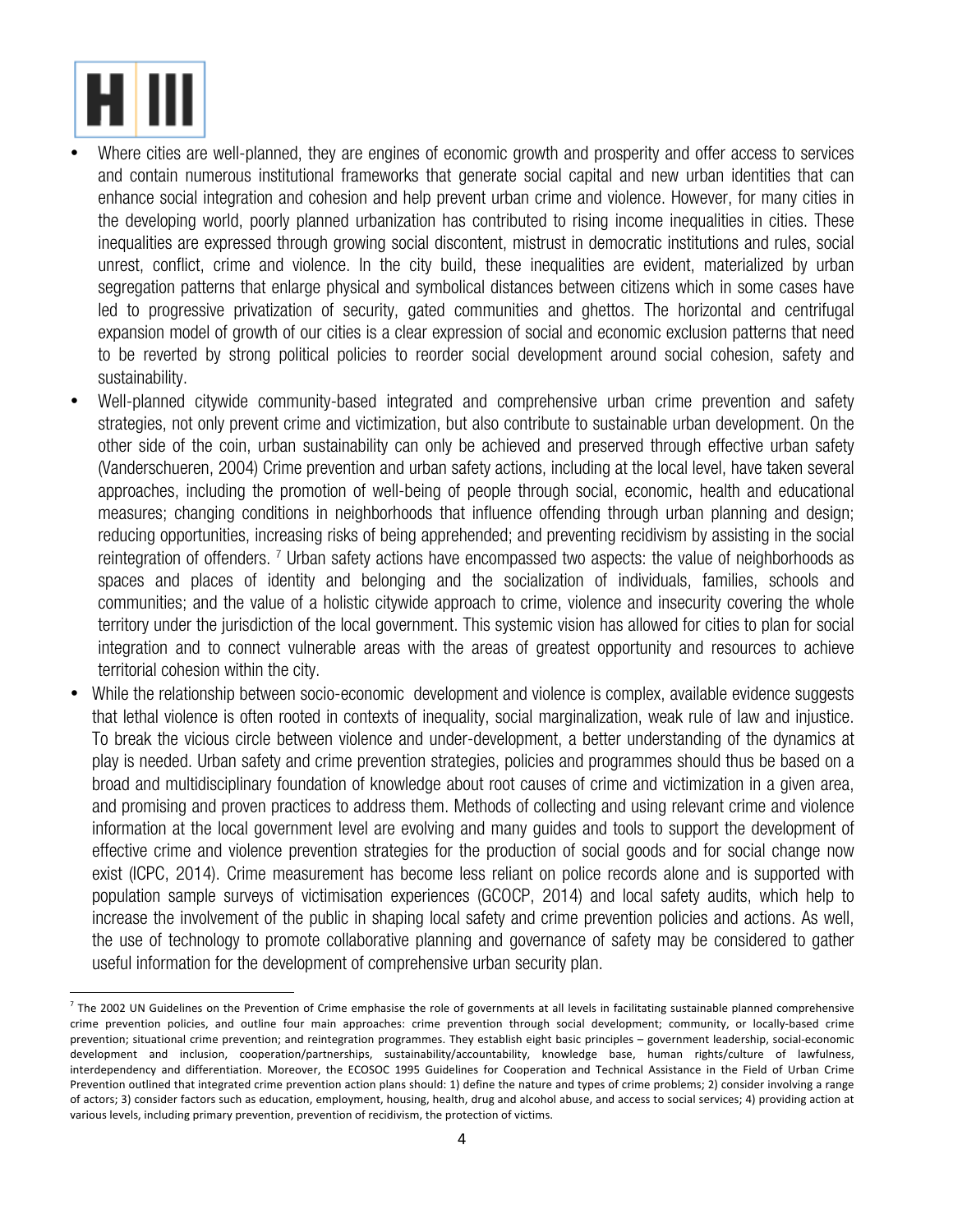

<u> 1989 - Johann Stein, fransk politik (d. 1989)</u>

In addition to the incidence of crime, violence and insecurity, is the perception of safety and fear of crime, violence and insecurity. When people feel threatened, they alter their behaviour and consequently the way they interact with the city. This is particularly the case for women who more likely to be victims of some type of crimes, such as rape and sexual harassment. Women are also very vulnerable to violent robbery. As a result, globally women tend to feel less secure than men in large cities, and the gap is increasing in the size of the city. Additionally, the perceived safety of a place impacts the local economic development and market prospects.

## **Policy**

- Safety and crime prevention strategies and policies that have not addressed a multi-level coordinated governance approach have produced unsustainable and short term actions and results. To ensure sustainability of crime prevention and urban safety actions at the local level, urban crime prevention / safety strategies have to be developed within the framework of national urban policies complementing the national crime prevention strategies<sup>8</sup>. This requires all levels of government to play a leadership role in developing effective and humane crime prevention and urban safety strategies and in creating and maintaining institutional frameworks for their implementation and review. Cooperation/partnerships should be an integral part of effective crime prevention and urban safety, given the wide ranging nature of the causes of crime and the skills and responsibilities required to address them. This includes partnerships working across ministries and between authorities, community organizations, nongovernmental organizations, the business sector and private citizens. As well, safety considerations should be integrated into all relevant social and economic policies and programmes including those addressing housing and urban planning, employment, education, health, poverty, social marginalization and exclusion. Particular emphasis should be placed on communities, families, children and youth at risk.
- 'City leadership' as prompted by major business actors is an increasingly central factor in Urban Safety: business leadership organisations (BLOs) and progressive government-business coalitions have an increasing stake in strategic urban planning and major urban development initiatives the world over. A UN-led effort for co-production of safety for all should harness this potential, and allow for appropriate scrutiny of the growing non-governmental impact of safety, technology, service and infrastructure providers in cities.
- Given the fact that most of those who have become involved in crime in urban settings, are young and male, a strong policy focus on the role of youth in local government safety interventions is key, particularly with attention to education, leadership and skills training and building on the social capital of young people living in the most vulnerable communities towards alternative productive livelihoods to drug and gang involvement; and tap into the positive transformational energies and learning abilities of children and young people as agents for change. As well, complementary national security strategies need to take into account the social and economic reality of the population, especially in countries where the majority of the people live and work in informal settings and pay attention not to criminalize poverty.

Tanzania, Kenya and South Africa are illustrative examples of the development of such national urban policy frameworks with safer cities guidelines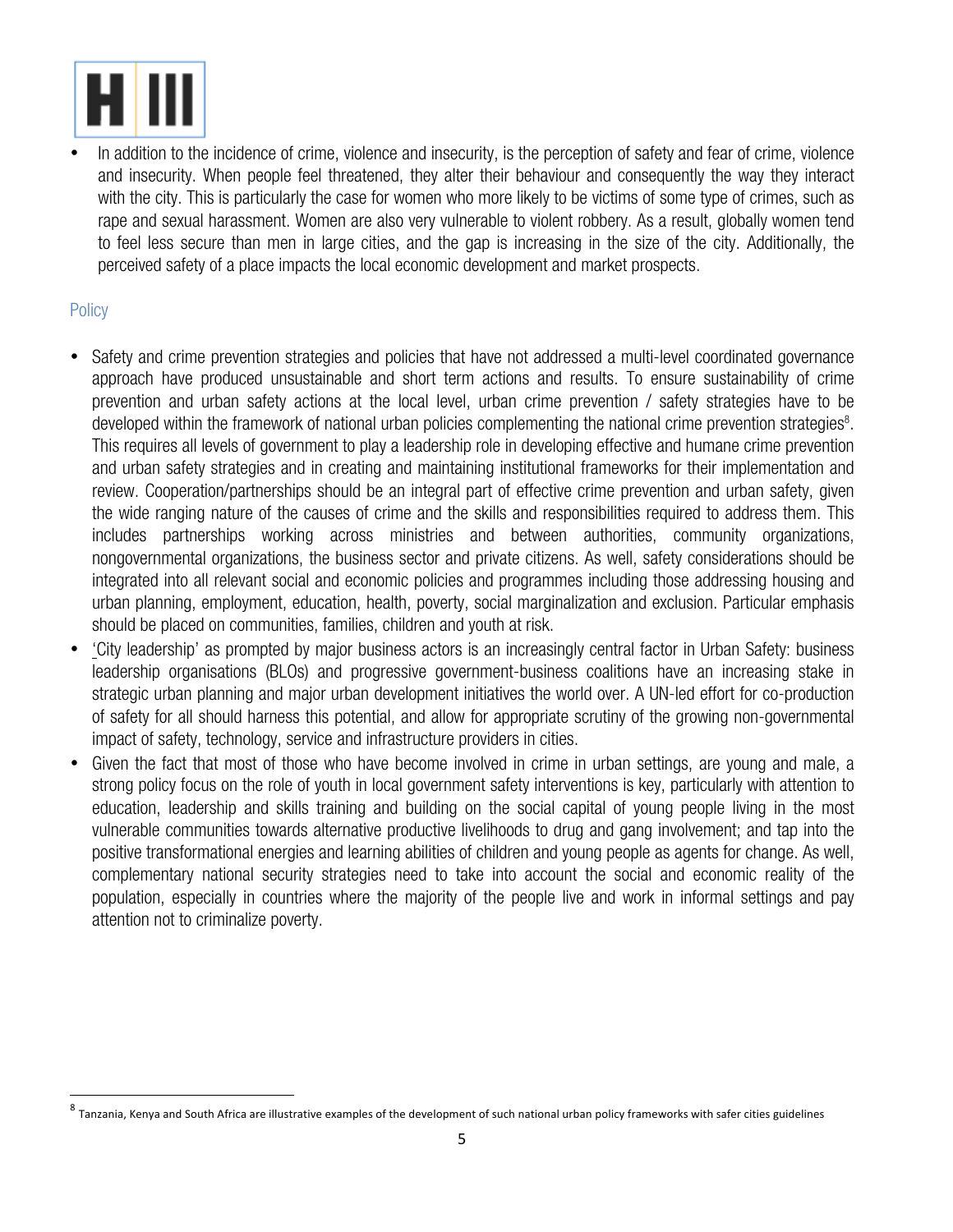



Figure 2: Typical municipal policy approach on Safer Cities $9$ :

Source: UN-Habitat Safer Cities Toolkit, 2005

## Engagement

 

- Greater emphasis on safety as a public good enhances the need for collaboration and partnerships of traditional and non-traditional sectors in security and urban development. A broad-based approach to building consensus on urban safety constitutes establishing local coalitions and partnerships rooted in the co-production of safety for all. Local authorities can play an important role in facilitating such partnerships, while central governments provide the resources, enabling environment and necessary policy framework (UN-Habitat, 2007). At the onset of any safer cities approach, local stakeholder mapping is a key component. While Governments retain primary responsibility for providing security to citizens, the implementation of effective security and safety strategies, in particular at the local level, can benefit from closer coordination with the private sector and the civil society. This however requires the alignment of private sector interests with the public sector and its engagement along with the adoption of guidelines and mechanisms to make such a form of partnership both possible and effective.
- Many cities, particularly in high crime contexts have successfully tackled urban crime, violence and insecurity as an opportunity for new spaces for citizens' engagement. As key ingredient, successful experiences show that good governance and safe cities are reciprocal: where inhabitants are free from fear, and where safety is improved for citizens and neighbourhoods, interaction among people, groups and with the public institutions becomes possible. Promising practices on urban safety have opened up participatory opportunities for sharing urban solutions - paying

<sup>&</sup>lt;sup>9</sup> This corresponds with the 2002 UN guidelines on the prevention of crime which refers to the following approaches: Social development, including promoting protective factors through social and economic development programs (health, education, housing, urban planning) and redress marginalization and exclusion and promote positive conflict resolution; *Situational crime prevention*, including environmental design, surveillance, target hardening; Prevention of organized crime by addressing links with local crime (reduce participation of criminals in lawful markets, prevent misuse of tenders, protect marginalized/vulnerable groups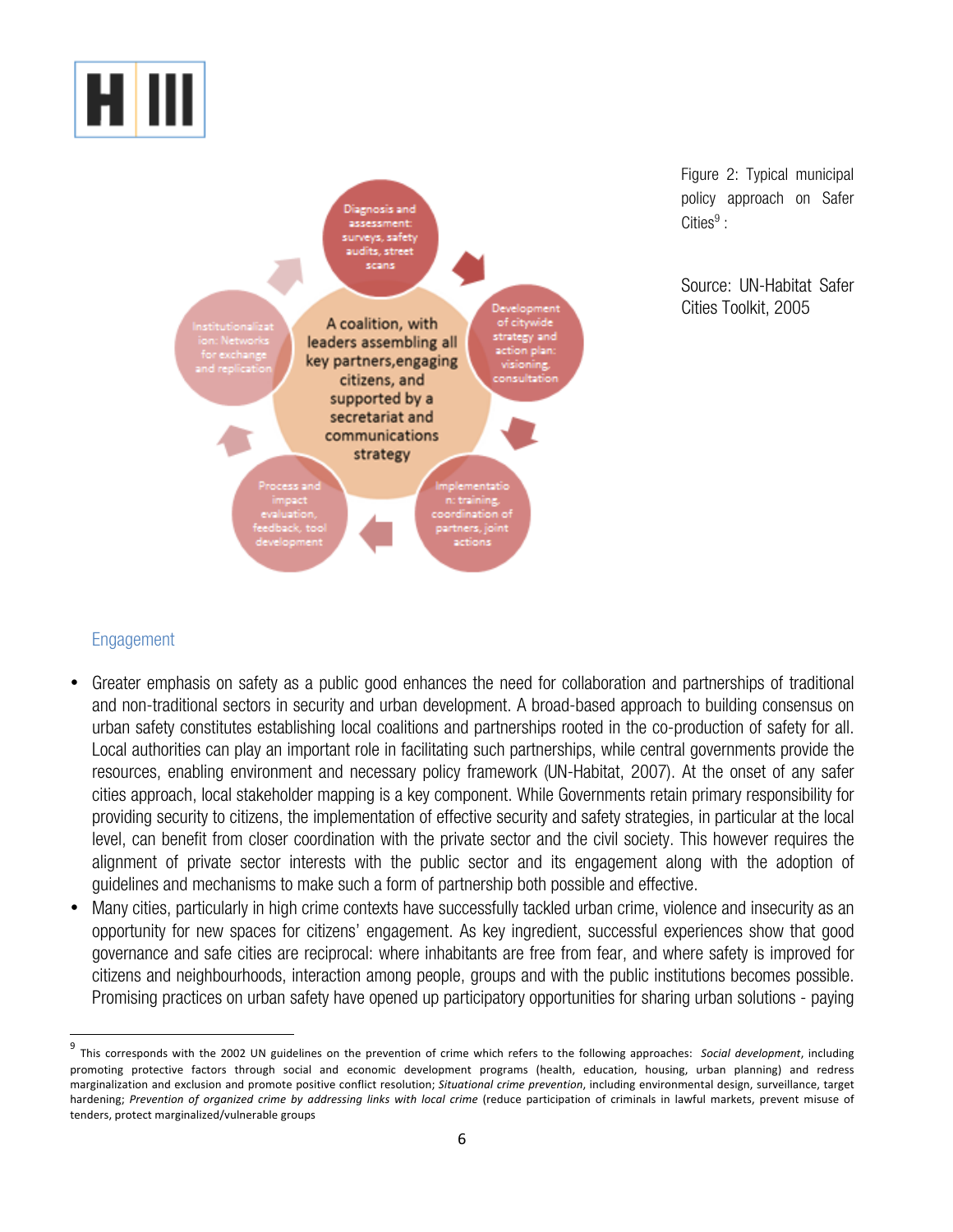

particular attention to issues such as youth at risk, gun-free zones, gender violence in public spaces and gangprone urban areas<sup>10</sup>.

• Equally, the potential benefits of networking across national boundaries is demonstrated by the vast variety of city networks and 'city diplomacy' activities present today: with growing connections among peers located in very different geographical contexts, and a long traditional of national collaborations amongst municipalities, this networked governance offers critical advantages in tackling Urban Safety challenges beyond local limitations, lagging national agendas and in contexts of resource constraints. Undertaking city diplomacy for urban safety, then, means leveraging the 'network power' of cities in a globalised age.

#### **Operations**

- Over the past two decades, financing of technical cooperation on 'safer cities' has grown to meet the ever increasing demand for decentralised security policies and enhanced role and capacities of local governments in coordinating safety and crime prevention strategies. Nevertheless, in spite of the advances made over the last twenty years since Habitat II, cities are still a long way from balancing the attention – and the resources – devoted by national governments to municipal-led urban crime prevention strategies compared with attention and resources given to other criminal justice operations to crime and violence.
- New communications technologies, like social media, can offer useful tools for government actors to enhance the effectiveness of crime prevention policies and strategies, including by engaging the public in crime prevention, in particular by law enforcement to facilitate information-sharing and awareness-raising regarding crime and violence.

## KEY DRIVERS FOR ACTION

<u> 1989 - Johann Stein, fransk politik (d. 1989)</u>

- Citizens empowerment and participation: Genuine participation from communities and other stakeholders, including the private sector is critical for developing and implementing effective and inclusive policies and laws to enhance safety and security in cities. Evidence based programming and participatory approaches to crime prevention and community safety are important for the co-production of safety for all. Urban crime prevention and safety policies and programmes can only be effective when communities are consulted and when interventions are based on evidence and tailored to the specific needs and vulnerabilities of key populations. The role of youth and women in creating safety and security in cities is key.
- Multi-level and multi-sectoral governance: Addressing the wide range of root causes of crime and violence requires coordination between national and local level authorities as well as amongst the various sectors of governance, including education, housing and urban planning, economic development, justice etc. As well, addressing urban challenges by coalescing key stakeholders around an agenda of leadership in and for cities, geared at a renewed urban partnership between government (local and national) and private actors (community and business). City leaders, such as mayors and their peers, have a core responsibility in spurring leadership for urban safety and can act as catalysts of pervasive multi-level efforts.

 $^{10}$  The city of New York is a much cited example. There, some notoriously criminal neighborhoods – Harlem, for instance – were transformed during the 1990s into safe places and simultaneously showed very favorable economic development. Likewise, in the City of Durban, the Safer Durban Warwick Junction was transformed integrating low income women's trades into the urban regeneration of the market space within an integrated area development frame – transforming a high crime hot spot into a safe space for women and girls, and therefore for all citizens.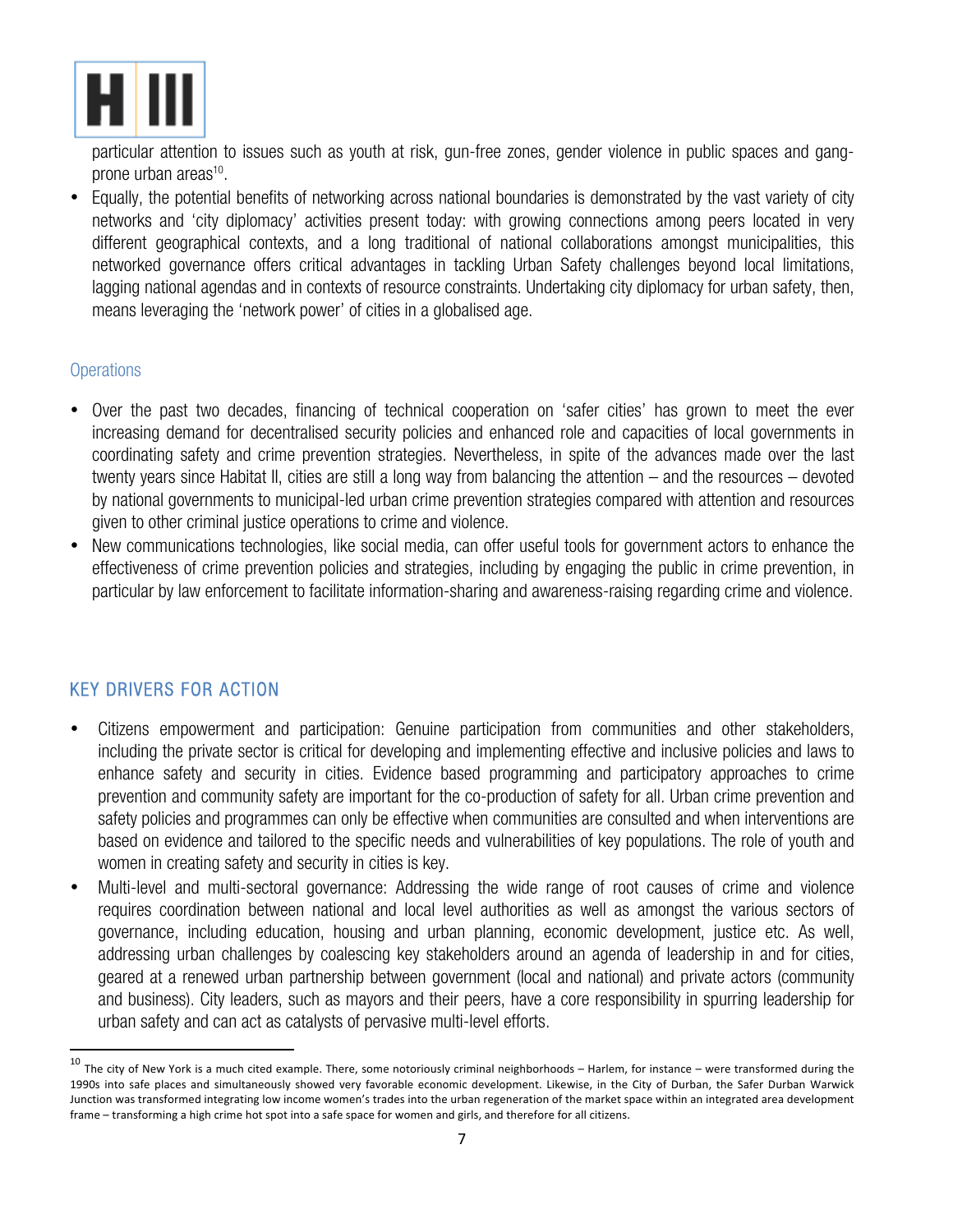

- Urban planning and design for social integration: Reinvigorating urban design through gender and age inclusive and adequate public spaces (including streets) as places for people to meet, as sites for social interaction and exchange, as landscapes of economic vitality especially for the urban poor and for the construction of citizenship and the framework for social and territorial cohesion and the coproduction of safety for all.
- Innovative financing for building safety though slum upgrading: Addressing the impact of crime on the urban poor, through proactive social and cultural investments using the notion of social urbanism as a form of crime prevention and innovative financing approach which incorporates both urban regeneration and planning and social and economic initiatives to reduce inequalities.
- Rule of Law and human rights: In terms of shaping good governance, trust in rule of law and an enabling environment are vital to encourage long-term investment. Promoting inclusive rules and regulations in line with international human rights standards and the collective capacities for implementation around laws and institutions of governance could shape the culture and conviviality of 'safe, inclusive and connected public spaces' and enhance the 'right to the city for all' which integrate vulnerable communities such as the poor, migrants, women and children and people with disabilities who together participate in the co-production of safety for all. Establishing clear legal and operational framework regulating public private cooperation and the engagement of civil society and at large to make security policies more inclusive and ready to address a wider spectrum of challenges and threats.

## PLATFORMS AND PROJECTS

- The Global Network on Safer Cities (GNSC)/ UN-Habitat Safer Cities Programme www.unhabitat.org/safercities
- The Safer and Inclusive Cities Initiative IDRC http://www.idrc.ca/EN/Programs/Social\_and\_Economic\_Policy/saic/Pages/default.aspx
- The World Bank E-Learning Tool on Urban Crime Prevention http://einstitute.worldbank.org/ei/course/urbancrime-and-violence-prevention
- UN-Women Safe Cities Global Initiative http://www.unwomen.org/en/what-we-do/ending-violence-againstwomen/creating-safe-public-spaces
- Plan International Adolescent Girls Creating Safer Cities https://plan-international.org/girls/pdfs/adolescent-girlssafer-cities.pdf

## Existing Technical Tools

- UNODA Municipal Gun Free Zone Guidelines
- UN-Habitat Safer Cities Toolkit; Regional Manuals on Local Crime Prevention; Youth Crime and Neighbourhood Vulnerability; Building Safety through Slum Upgrading; and Safer Cities for Women
- UNODC/UNHABITAT Crime Prevention Assessment Tool and Policing Urban Space Handbook;
- UNODC Training Manual on Victimization Surveys; Policing Urban Space
- UNODC Criminal Justice Assessment Toolkit
- UNODC Crime Prevention Guidelines Making them Work;
- UNODC/ECE Manual on OECD Guidance Notes (with contributions from UNODC) on Preventing and Reducing Armed Violence in Urban Areas, Reducing the Involvement of Youth in Armed Violence;
- UN-Women Safe Cities Toolkit